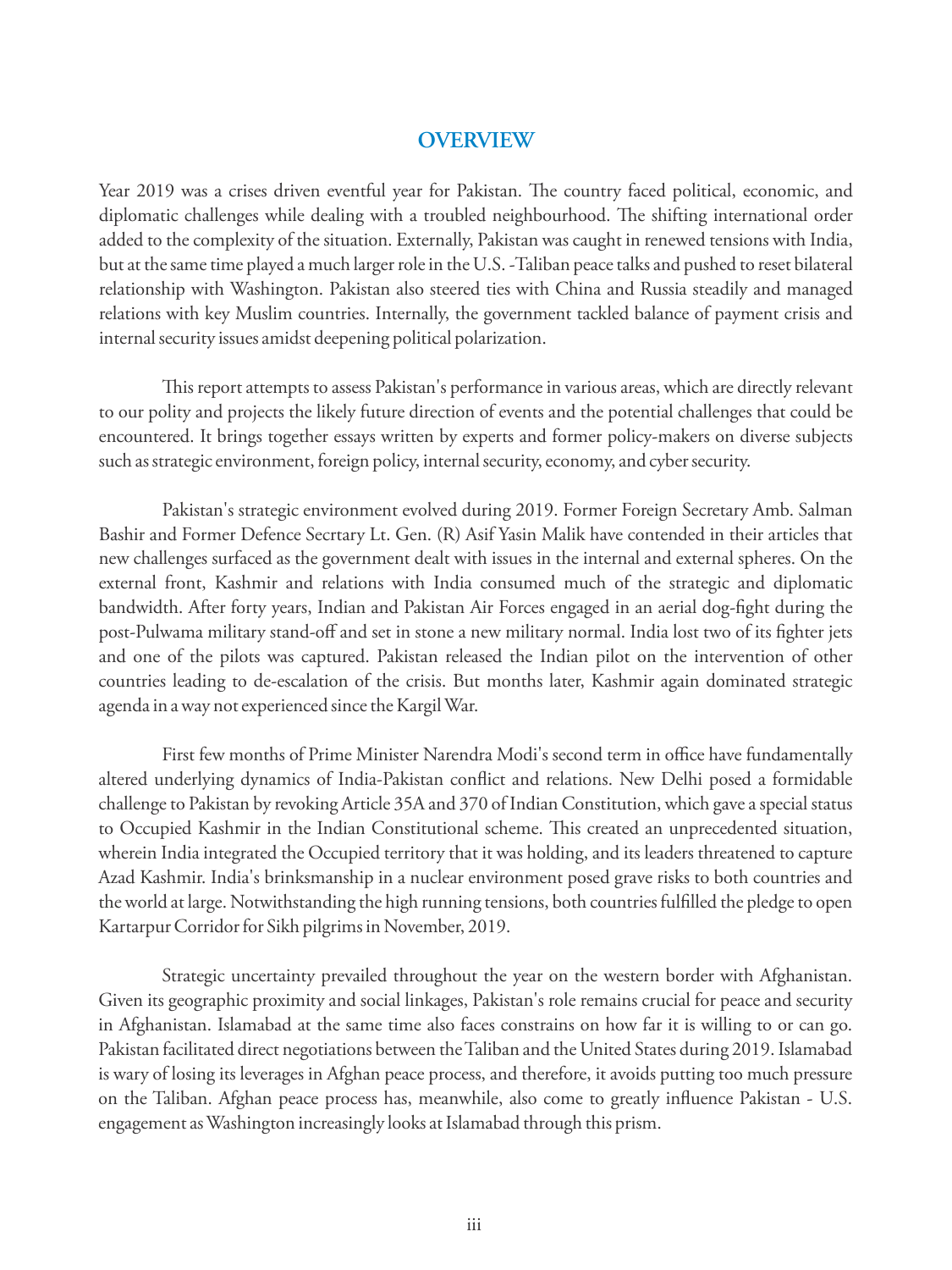In the absence of a headway in the US – Taliban negotiations, there was no progress towards ceasefire and the resumption of the intra-Afghan process for a political settlement of the Afghanistan dispute. Violence in Afghanistan remained high during Year 2019 and the Taliban continued to launch major attacks across the country and made territorial gains. The Islamic State-Khorasan Province, also known as ISIS-KP, meanwhile, expanded its footprint in several eastern Afghan provinces. ISIS-KP too executed high profile attacks in Afghanistan. Occasional border skirmishes between Pakistani and Afghan forces were reported as Pakistan pressed ahead with the border fencing project to prevent unauthorized crossing. As the situation in Afghanistan remained fraught, it is believed that only a regional approach with full participation of all neighbors of Afghanistan can be constructive in the long-run.

Challenges in ties with Iran persisted. A bomb attack on a Revolutionary Guards bus in Iran's Sistan and Baluchestan Province in February 2019, carried out by elements allegedly based in Pakistan, and the Ormara attack in April 2019, by the newly formed alliance of Baloch insurgents – BRAS – alleged to be having sanctuaries on Iranian side of the border, in which Navy and Coast Guard personnel were martyred after being offloaded from a bus, threatened to undermine bilateral ties. However, both sides continued their cooperation on improving border security through coordination and consultations. Regional geopolitics, meanwhile, remained a major impediment to trust-building despite the two sides intensifying their high-level bilateral engagement - PM Imran Khan twice visited Tehran and Army chief Gen Bajwa went there once. Iranian Foreign Minister Javad Zarif also visited Islamabad. Navigating Saudi-Iran rivalry, therefore, remains a challenge for Pakistan, but opportunities for cooperation also exist. Notably, Tehran has extended all-out support to Pakistan's stance on Kashmir after India imposed a lockdown in the Valley in the aftermath of its annexation and carried out human rights abuses.

Strategic relationship with China remains a key pillar of Pakistan's foreign and security policy. In recent years, China Pakistan Economic Corridor (CPEC )has come to symbolize bilateral relationship with China, but ties with Beijing, marked by convergence of interests on key regional and international issues, are much broader than CPEC. During February China played a key role in managing the post-Pulwama crisis between Pakistan and India. In May, China withdrew its decade-long hold over backlisting of Jaish-e-Mohammed (JeM) leader Masood Azhar at the 1267 Sanctions committee. Indian actions after the revocation of Article 370, however, changed the dynamics and Beijing and Islamabad closely coordinated their response. China was instrumental in calling a special consultative session of the UN Security Council on Kashmir dispute. Invitation to PM Khan for visiting Beijing days before President Xi's summit meeting with PM Modi in Chennai was a strategic signaling to New Delhi.

As CPEC entered into second phase, it faced a slow-down due to Pakistan's economic crisis and governance issues. It is vital for Islamabad to address the issues constraining CPEC's progress. Islamabad has set up a new CPEC Authority to resolve the impediments and ensure smooth coordination between various provincial and federal departments. Meanwhile, Islamabad should work to insulate CPEC from emerging great-power competition between China and the U.S. In November, 2019, Washington directly criticized CPEC and raised questions on Pakistan-China cooperation. Beijing and Islamabad pushed back in an effective manner. In 2020, CPEC will test the strength of China-Pakistan relations in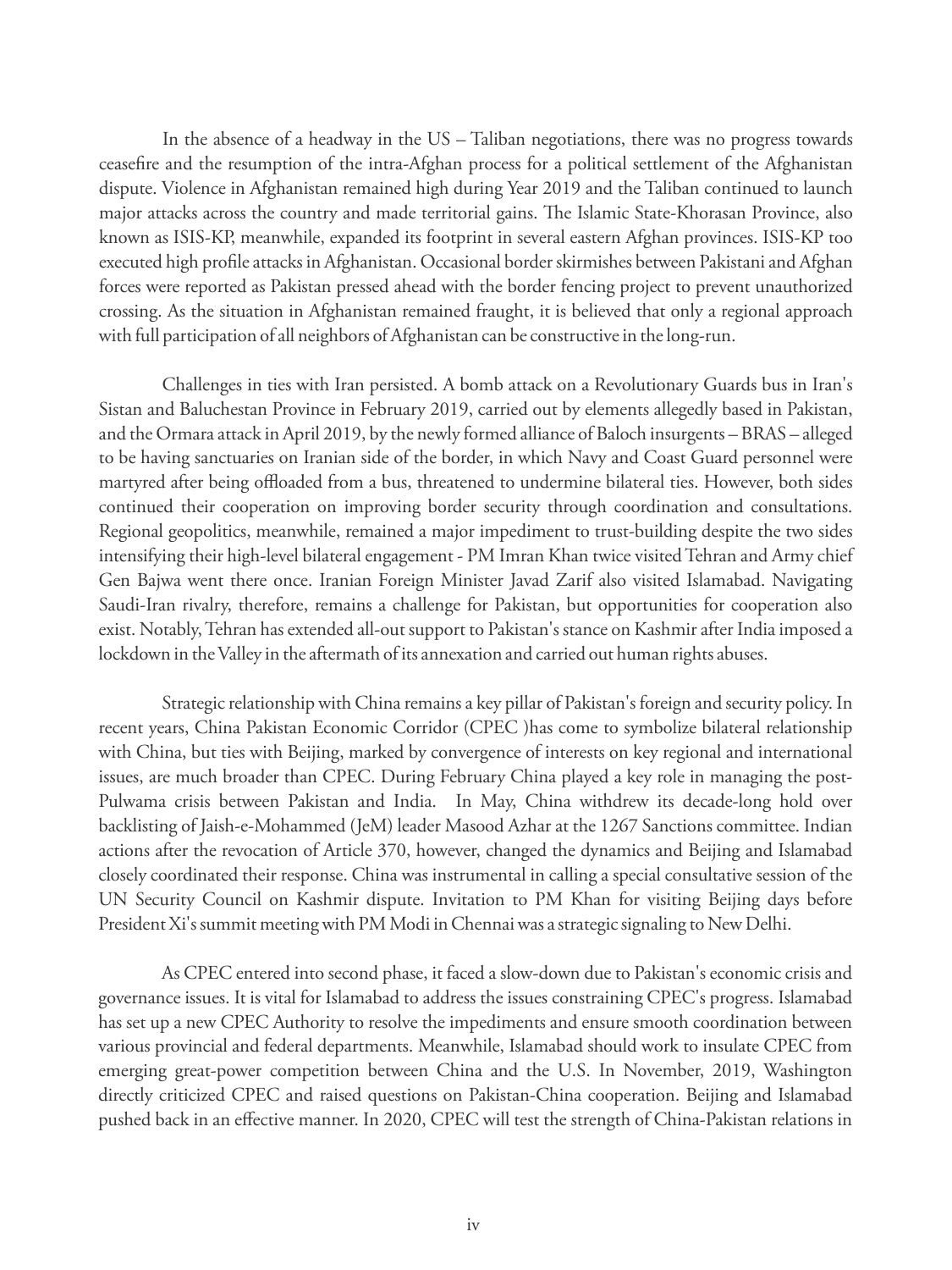the face of stronger Western backlash against China. Yet, Pakistan needs to press ahead with CPEC and ensure that it remains free from controversies.

Aside from neighbours, relations with U.S. remain a challenge for Pakistan's policy-makers. It is a relationship, which cannot be wished away as Washington remains the pre-eminent great power with military presence in Afghanistan and deepening strategic ties with India. Logjam persisted in bilateral Pak-US relations over divergent interests and approaches on key issues such as China, regional security, terrorism, and strategic stability in South Asia. An attempt to reset ties was made when PM Khan visited Washington. Afghanistan remained the focus of Trump-Khan parleys. President Donald Trump, meanwhile, offered to mediate India-Pakistan dispute over Kashmir in return. Although the Americans didn't directly link it, but it was clearly a reciprocation for Pakistan facilitating an orderly withdrawal of U.S. troops from Afghanistan after a peace agreement with the Taliban. Pakistan has pledged to facilitate the talks with insurgents. However, divergent interests and deep mistrust have hampered any progress. A crucial question for next year is: which way would Pakistan-U.S. relationship head in the medium term? An unpredictable President, and that too in an election year in US, makes any prognosis difficult, but it is a near certainty that bilateral engagement will remain limited to the minimum agenda of Afghanistan for foreseeable future and transactional nature of the relationship will continue.

Navigating China-U.S. competition will test craft of Pakistani policy-makers in near term. It will strain Pakistan-U.S. ties while complicating regional environment from Pakistan's perspective, as Islamabad has long-standing concerns on closer India-U.S. strategic cooperation ostensibly to counter China's growing influence in South Asia and Indian Ocean Region. The way Pakistan makes itself relevant to evolving regional dynamics and balances ties between Washington and Beijing will provide strategic space for Islamabad to pursue its regional interests. It is, however, imperative that Pakistan does not become another battleground for growing China-U.S. competition.

Beyond these important relations, Pakistan, during 2019, remained actively engaged with the Middle East and the Muslim world. Early in the year, Pakistan secured financial assistance from Saudi Arabia and the United Arab Emirates (UAE) to stave-off an imminent economic collapse. Both countries, in return, sought Pakistan's support for their geopolitical interests in the Gulf Region. Islamabad initially tried to project its neutrality and even attempted to mediate between Iran and Saudi Arabia after the attack on Saudi oil facilities in 2019. Moreover, PM Khan, in his address at United Nations General Assembly (UNGA), rallied against Islamophobia and called for cooperation between key Muslim countries. Later developments, however, highlighted limits of Pakistan's approach. Islamabad had to pullout from Kuala Lumpur Summit at the last moment due to Saudi reservations. This exposed Pakistan's compromised ability to chart a neutral role in the Gulf region and on wider issues concerning Muslim countries. These restrictions were also vividly at display in Pakistan's tongue tied reaction to Gen Qassem Soleimani's assassination in a U.S. airstrike in Baghdad on January 3, 2020. Islamabad is in a difficult and complex situation vis-à-vis its ties with Turkey, Malaysia and Iran on one hand, and the Saudi led Arab bloc on the other. This challenge will remain on top of diplomatic agenda during 2020.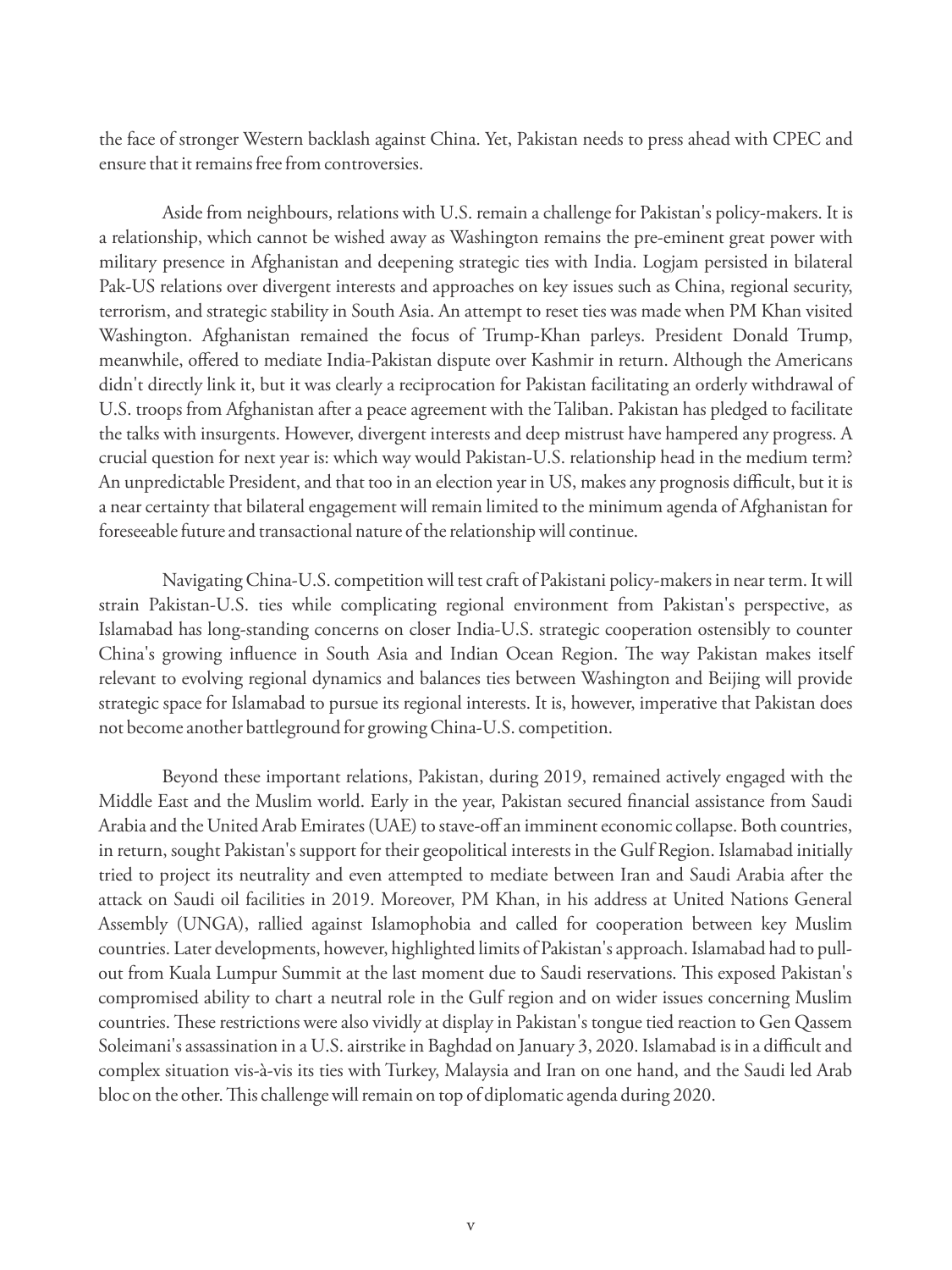Finally, the threat of being blacklisted by Financial Action Task Force (FATF) persisted throughout 2019 and will continue into 2020, as next review of Pakistan's status is scheduled for February. Pakistan undertook extensive administrative and regulatory reforms in the financial sector. But, it's a well known fact that FATF is much more than the technical weaknesses in the financial system and is closely linked with geo-political environment. Avoiding the blacklist and getting the normal status restored requires persistent diplomatic efforts for gaining support from key friendly nations. Navigating the FATF maze and handling relations with countries having a crucial role in deciding Pakistan's case will remain on the diplomatic agenda in near future.

On the domestic front, Pakistan, in 2019, witnessed a multitude of political and economic challenges, and governance issues. The role of military in domestic politics, meanwhile, became more pronounced. Mr. Farhan Bokhari, Syed Baqir Sajjad, Ms. Asma Khalid, Syed Hussain Haider, and Syed Ali Hashim Zaidi have looked at these issues in their respective pieces. 2019 was the first full year of Imran Khan led Pakistan Tehreek- e-Insaaf (PTI) government. PTI has been unable to deliver on its key electoral promise of change due to inexperienced leadership, inappropriate priorities, and excessive focus on opposition bashing on the pretext of ghting corruption. is resulted in deeper polarization in the country. PTI government and the military establishment appeared to be on the proverbial same page on most of the issues, whereas the opposition continued to rattle politics through constant protests against government policies. Although, the protests had little impact on the government, its own mistakes hurt it more and undermined the democratic space in the country. PM Khan faces an uphill task of restoring the trust of people in democratic institutions and nation-building. He needs to take opposition parties onboard on key issues without compromising his commitment to accountability.

The cooperation extended by the Opposition for legislating on the extension of tenures of the services chiefs and Chairman Joint Chiefs of Staff Committee pointed towards the misgivings between the military and the opposition parties being removed and a new accommodation being worked out. It should be recalled that the Supreme Court, while deciding the petition against a second tenure for Army Chief Gen Qamar Bajwa, had asked the Parliament to undertake necessary legislation and formulate rules and regulations to address legal lacunae in the process.

The army, meanwhile, played an outsized role in running affairs of the government. In a notable intervention, Gen Bajwa held a direct meeting with leadership of business community to address their concerns arising out of government's economic policies and the economic stagnation. PM Khan, in an unprecedented move in June, made the army chief a member of newly established National Development Council (NDC), formalizing his role in economic decision-making. In 2020 this role is set to expand after necessary legal cover is provided to extension. Increasingly, military has stated that security and economy are linked in many ways, and consequently, security cannot be ensured with a weak economy.

For economic development improved internal security environment is paramount. Pakistan has battled militancy and terrorism for over one and half decade. Internal Security has significantly improved after multiple largescale military operations in recent years. Statistics for 2019 indicate a decline in the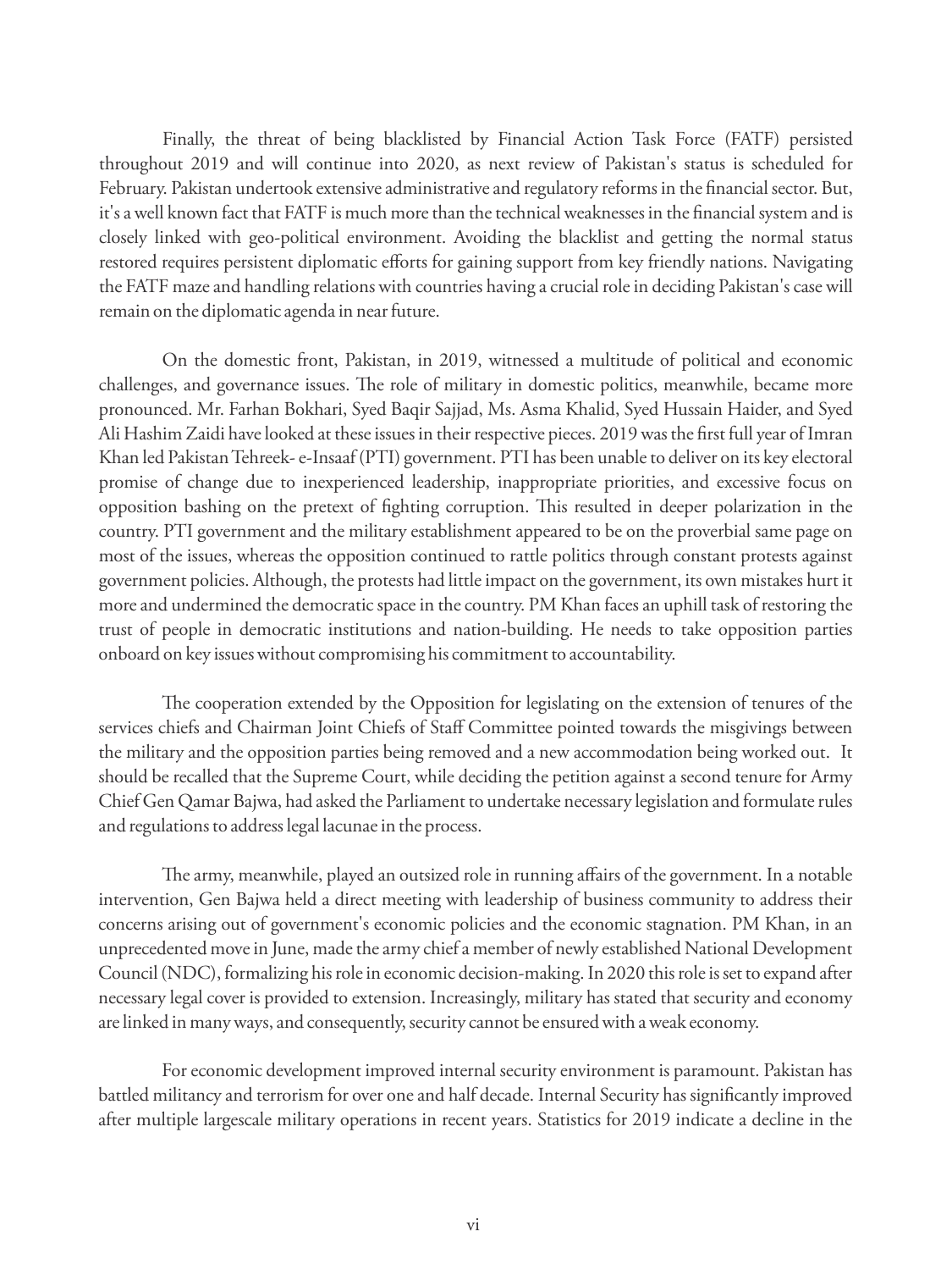number and lethality of terrorist incidents as compared to 2018. Terrorist groups continued targeting security personnel, law-enforcement agencies, and minority communities using improvised explosive devices and firearms. Majority of terrorist acts took place in Baluchistan and Khyber-Pakhtunkhwa, while sectarian incidents were confined to Sindh and Baluchistan. Ethnic and sub-nationalistic violence occurred mostly in Baluchistan. Overall, security situation in Baluchistan remained fragile despite the province reporting greater decrease in incidence of terrorist acts as compared to other provinces. Military and law-enforcement continued with Intelligence-based Operations (IBOs) against terrorist groups. A challenge for policy-makers in near term is to rehash the counter-terrorism strategy in a way that it prevents the terrorism phenomenon from morphing into a long-term threat through new recruitment and alliances between terrorist groups. Pakistan Muslim League- Nawaz (PML-N) government put forward Pakistan's first ever National Internal Security Policy (NISP) in 2014 and then its second 2018 edition, PTI government is yet to review the internal security strategy and update the policy-framework. It is imperative that in 2020, PTI government undertakes swift review of existing policies and chart a new course, as it enjoys unparalleled support of military, for dealing with internal security challenges in a comprehensive manner.

On the economic front, 2019 was the year, when PTI government entered into a stringent International Monetary Fund (IMF) program after a shake-up of its economic team. The year started with the then Finance Minister Asad Umar boasting about resolving the fiscal crisis without resorting to IMF, through support from domestic sources and borrowing from friendly countries. A mini-budget was presented in January, 2019. That strategy failed to infuse confidence in the economy. Markets remained stagnated due to increase in interest rates and rupee depreciation. Inflation and unemployment rate, meanwhile, increased. A new economic team was then brought in April, 2019.

The new team led by Advisor to Prime Minister on Finance and Revenue Mr. Hafeez Sheikh moved at a quick pace. An agreement with IMF was finalized for a bailout package. Interest rates, in the meantime, hit all-time high of 13.25 percent and economy contracted. Despite economic slow-down, the government in the budget for fiscal year 2019-20 announced an ambitious revenue collection target. Under IMF program, Pakistan has linked interest rates to inflation without taking into account the impact on economic growth and for the first time in national history, a 'market determined' exchange rate regime has been put in place.

After the budget, government moved to document the economy for boosting tax collection. Traders across the country went on strike refusing to comply with the new condition of keeping identity records of all sales and purchases forcing the government to twice postpone the implementation of the condition. The traders were unrelenting and refused to comply if the government reintroduced that condition. This in a way gives the taste of what's to come in 2020. New economic challenges are expected to surface. Under stabilization program agreed with IMF, Islamabad has to move towards structural reforms, cut power-sector loses, expand tax base and privatize state-owned enterprises. The government needs to stay firm by not buckling under pressure, while addressing concerns of the domestic constituencies and dealing with the consequences of its difficult decisions, if it were to successfully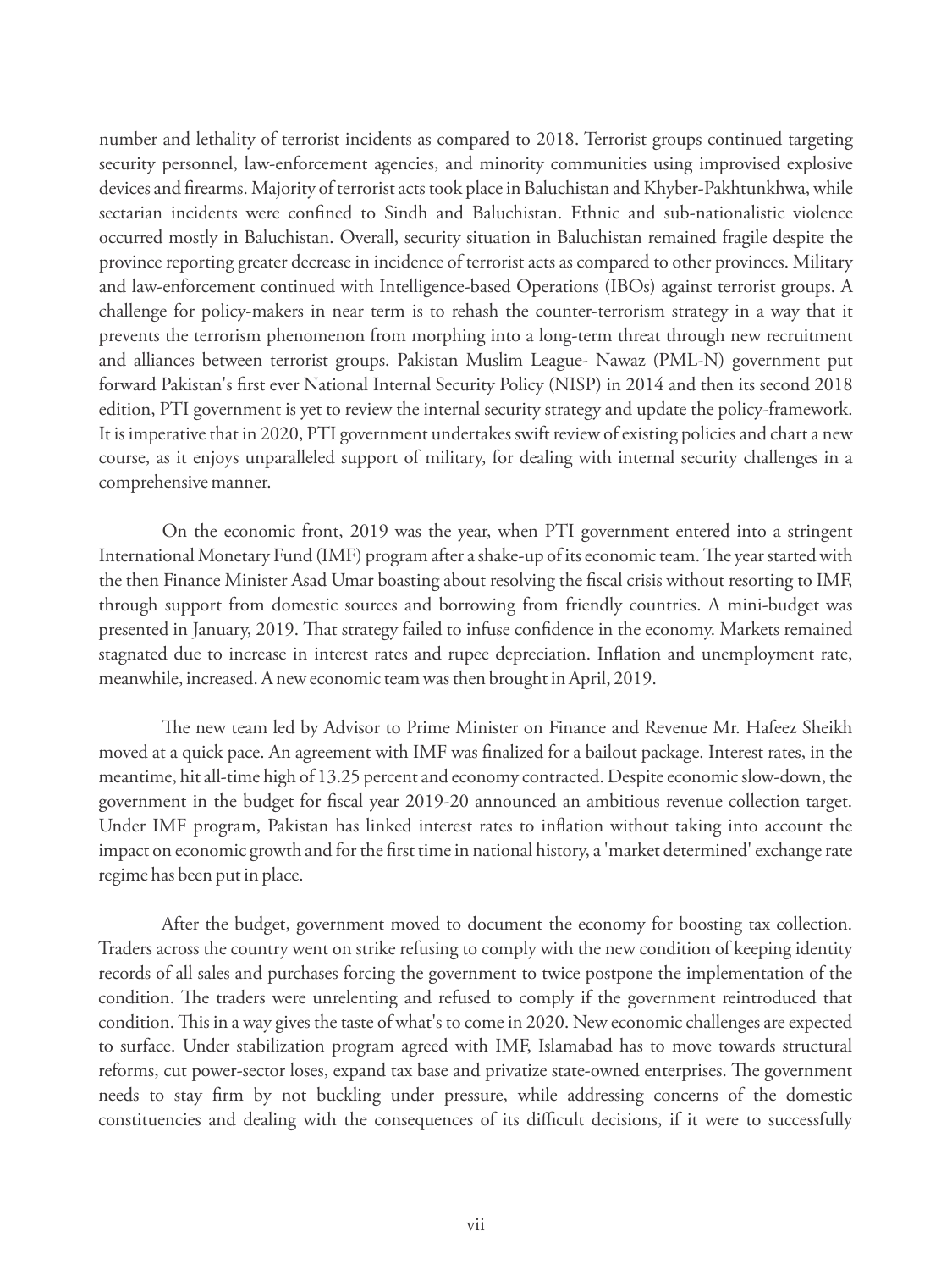implement the reforms agenda. Year 2020 will test decisiveness of PTI government and PM Khan on the economic front unlike anything in 2019.

This would in turn require political stability in the country. Opposition parties cannot be targeted and maligned for forever. This can be achieved through a national dialogue, which could ensure greater tolerance for others' political views and keep all stakeholders confined to their ambit and constitutional roles within the system. It will also strengthen decision-making at the top, a necessary pre-condition for effective coordination and implementation of crucial economic decisions.

Pakistan is undergoing a digital transformation. Mr. Farooq Naiyer has captured the state of cyber governance in Pakistan. Internet penetration is increasing at a faster pace than many other developing countries and according to studies, Pakistan ranks among top five countries where number of mobile internet users are increasing. A comprehensive cyber security strategy, however, remains to be formulated. Government and other stakeholders are using internet-based communications platforms for communication and governance related initiatives. PTI government has proposed setting up a Pakistan Media Regulatory Authority (PMRA), which among other things would be mandated to regulate the internet and deal with the menace of fake news and disinformation, but fears of harassment and censorship abound. Therefore, ensuring that cyber space remains secure for people to communicate, do business, and access information would be a major policy challenge for the government in coming year. The government has to act fast to prevent crime, protect public data and ensure privacy.

A review of the events of the previous year always serves as the starting point for next year's forecast. The foremost challenge for the government in 2020 would, therefore, be to bring stability to the political system. Uncertainty on the political landscape could impede governance and economic reforms. Certainly there's no gainsaying that economic stability would flow from political stability. During 2019, Pakistan's economy was put on stabilization. Year 2020 should be one of growth and development. The government's focus should remain on development, job creation and providing relief. Economy also needs to be insulated from external shocks.

At present, external environment is challenging. Relations with India are tense, and are likely to remain so during 2020. Kashmir and plight of Muslims in India will guide Pakistan's engagement with India. Chances of limited conflict between India and Pakistan would remain high. Meanwhile, in Afghanistan a fragile peace process continues and a Taliban-US accord is excepted soon. Islamabad should pursue a regional approach to safeguard the peace process from other disruptions in the region. The defining foreign policy challenge will come from the Middle East. Pakistan professes neutrality in dealing with the Middle Eastern nations. It isn't enough, however. The neutrality needs to be put in practice, if ever that is the real intent. Islamabad needs to chart a course that enhances Pakistan's ability to independently manage its relations with key capitals in the Middle East without undermining relations with other Muslim nations. As for engagement with China and the United States, 2020 will see Pakistan cautiously navigating the growing strategic competition between Beijing and Washington for safeguarding and advancing CPEC. Managing relations with Washington is also crucial for avoiding FATF blacklist, which, nevertheless would also require improvements in internal security and financial